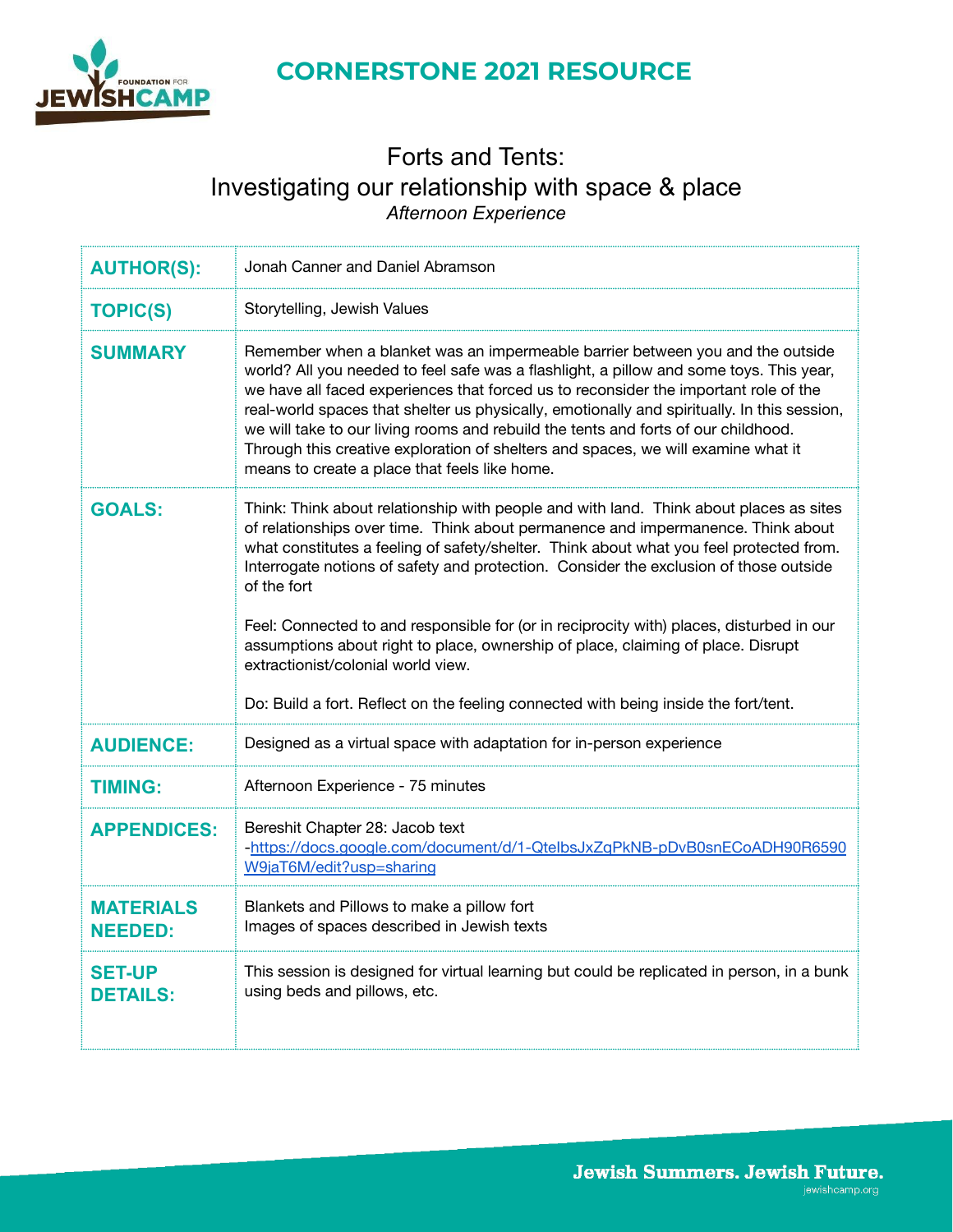

### **SESSION TIMELINE**

75 minutes

- 00:00 00:10 Fort Building
- 00:10 00:15 Stating group norms and outcomes/goals
- 00:15 00:25 Participants share back feelings of being in the fort
- 00:25 00:40 Facilitators model self-location exercise
- 00:40 00:50 Participants in breakout groups practice self-location exercise.
- 00:50 01:00 Tents and Forts considering different Jewish models of places
- 01:00 01:10 Bringing it back to camp
- 01:10 01:15 Closing

### **SESSION OUTLINE:**

- 00:00 00:10 Participants build forts (play music)
- 00:10 00:15 Stating group norms and outcomes/goals
- 00:15 00:25 Participants share back feelings of being in the fort (facilitator notes feelings to refer back to)
- 00:25 00:40 Facilitators model self-location (focus on thoughts about colonization/impact, Land acknowledgments? etc)
- 00:40 00:50 Participants in breakout groups practice self-location.
	- *Prompting Question (put in chat before starting breakouts)*: Think about a place that is important to you. Talk about your relationship with that place. Include feelings you get in that place, the significance that place has in your life, and questions that place brings up for you.
- 00:50 01:00 Tents and Forts considering different Jewish models of places
	- Ask: What's the difference between a tent and a fort? (record responses)
	- Ask: What are some Jewish models of kinds of spaces that people make
	- Share with images: Sukkah, Tallit, Sanctuary, Temple, Tent, Chuppah, Bayit, Mishkan, Ark (boat)
	- Ask: What might different ideas of spaces we find in Judaism be asking us about the kinds of spaces we want to be a part of creating in our world today?
- 01:00 01:10 What could be done this summer to make camp the best combination of tents and forts for us, for our campers, for our community, for the communities that we are in relationship with, and for the Land?
- $\bullet$  01:10 1:15 Concluding ideas
	- In the text ([Bereshit Chapter 28\)](https://docs.google.com/document/d/1-QteIbsJxZqPkNB-pDvB0snECoADH90R6590W9jaT6M/edit?usp=sharing), Jacob places a rock as an acknowledgement of the sacredness of the space. It is notable that it isn't a flag or a marker of ownership to claim a space, rather Jacob marks the place and commits to donate a tenth of what he has as gratitude for his blessings.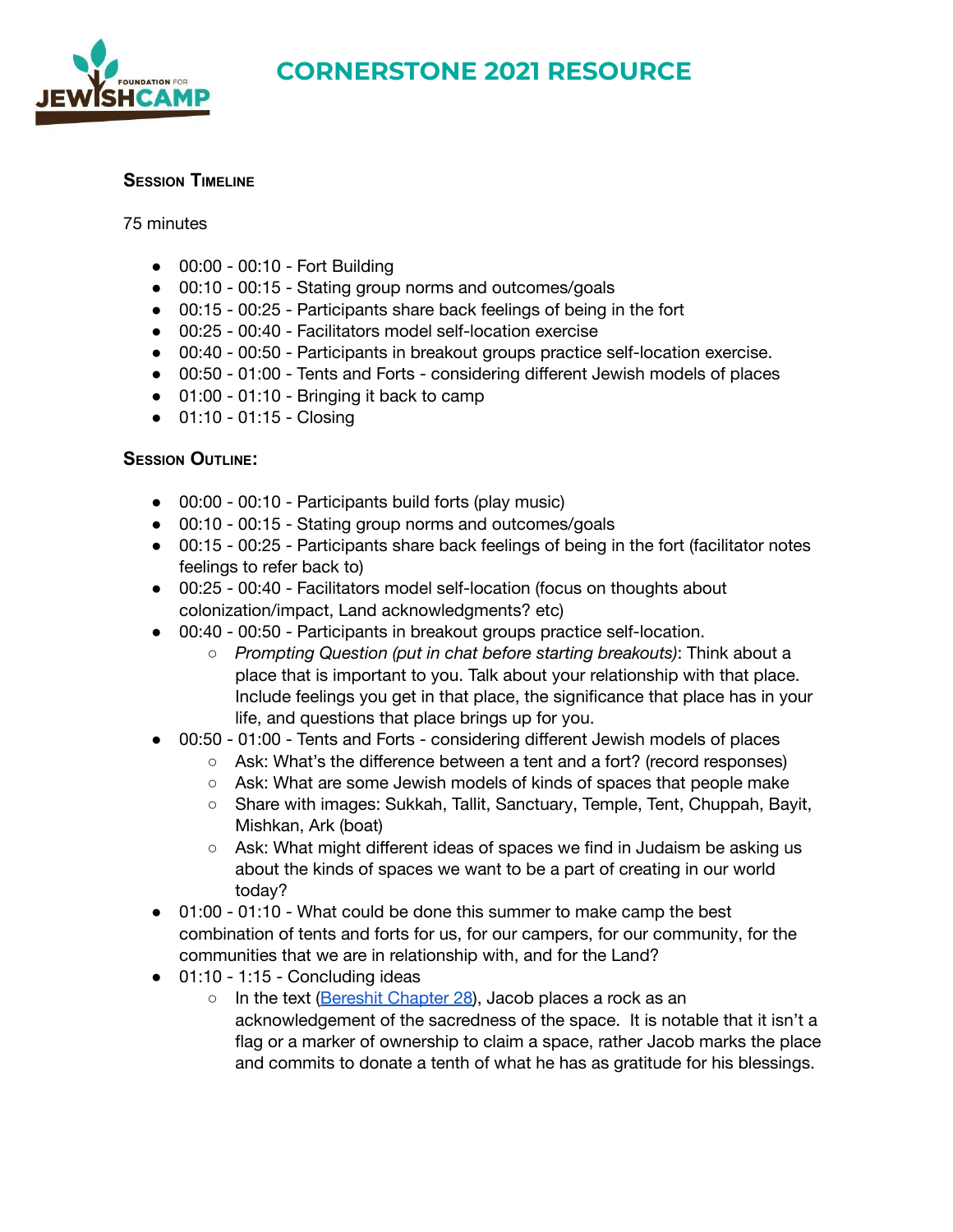

#### **BRINGING IT BACK TO CAMP & SHIFTING TO IN PERSON:**

The prompt questions in this program could be re-imagined to start discussions on a number of different concepts:

Who are included in specific spaces and who is excluded? What does it mean to create a safe and welcoming space? How does our sense of home and security relate to the experience of others with whom we share space?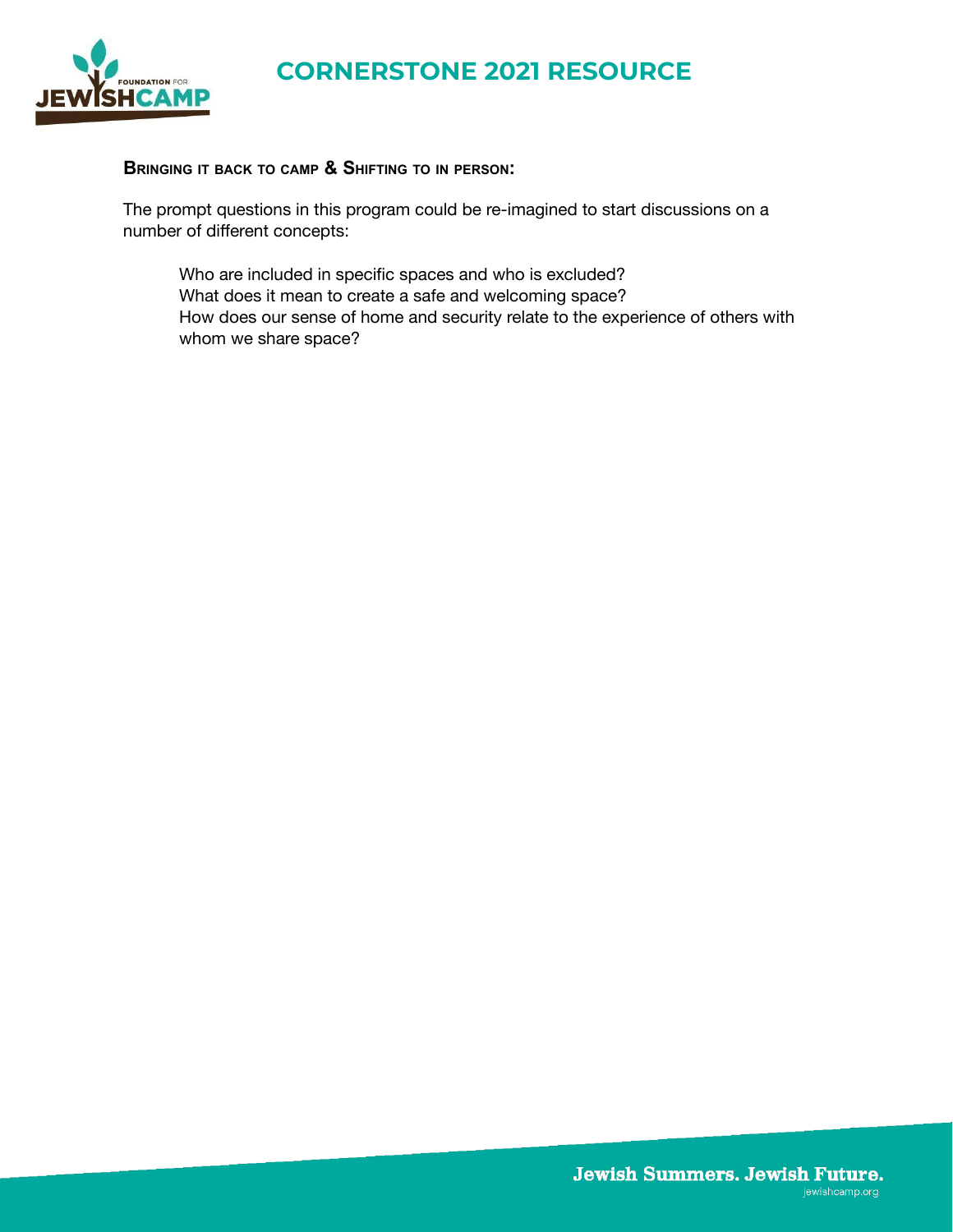

**IMAGES**